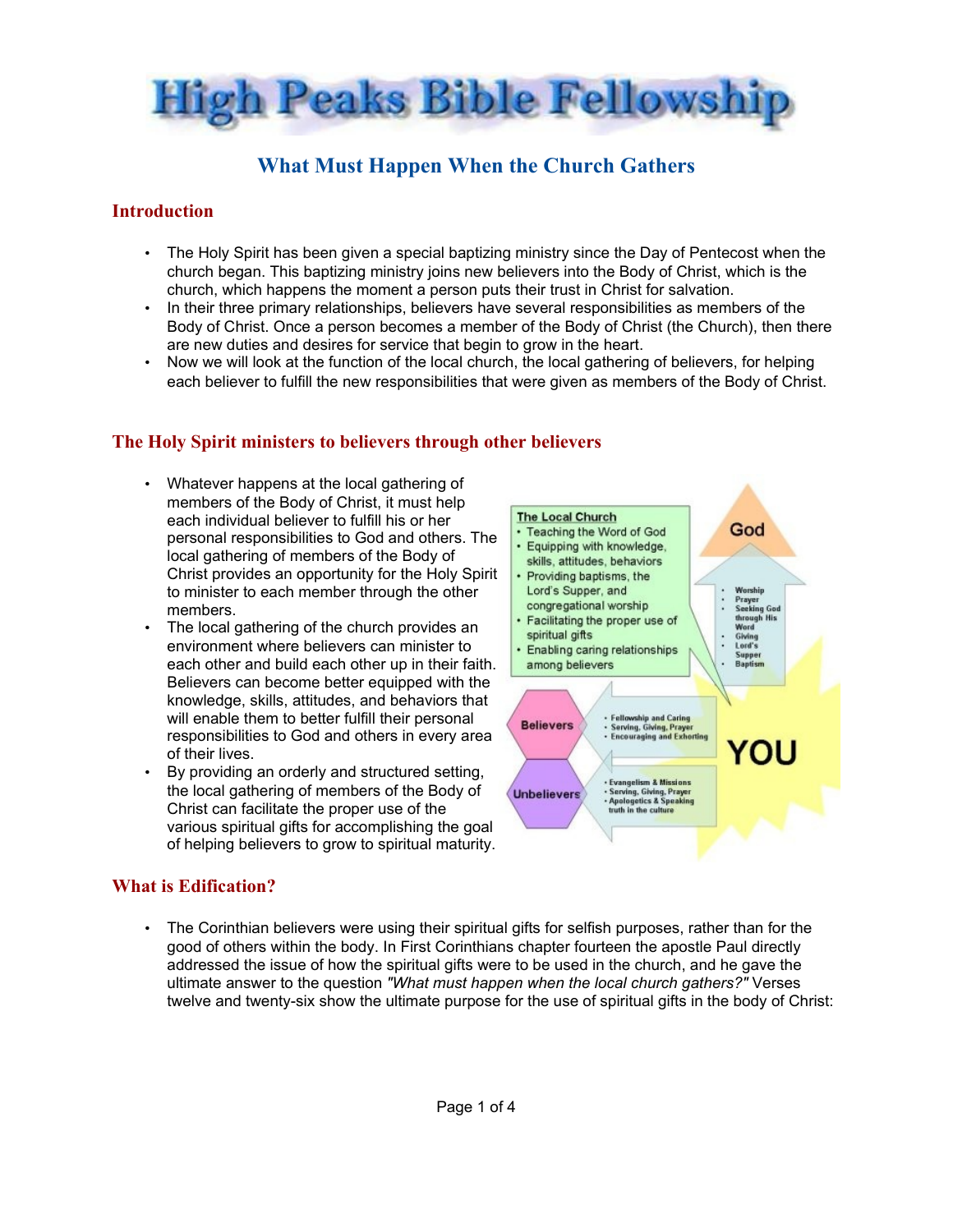- "So also you, since you are zealous of spiritual gifts, seek to abound for the edification of the church." (1 Cor 14:12)
- "What is the outcome then, brethren? When you assemble, each one has a psalm, has a teaching, has a revelation, has a tongue, has an interpretation. Let all things be done for edification." (1 Cor 14:26)
- All of the things we do when we gather together in the local meeting of the Body of Christ must be done for the edification of the body. The Greek term is a compound word with the first part meaning "house" and the second part meaning "to build." The word picture is one of building up the members of the body of Christ in a way that is similar to building a house, bringing it to completion by starting with the right foundation and building it with the right materials and methods.
- Whatever is done when the church meets, it must be done for the building up and instruction of believers for growth toward spiritual maturity.

### **How is Edification to happen?**

### **The Edifying Function of the Local Church**

- The local church becomes a *process* through which believers benefit from the equipping gifts of other believers.
- This process is also repetitive, with believers continually becoming better equipped for their responsibilities as they pass through this process over and over again.



## **Continually devoted to the Word of God (Acts 2:42)**

- In gatherings of the local church, the Word of God is the most important component because that is the primary tool for building up the body of Christ.
- The newborn church continually devoted itself to *"The Teaching"* (literal translation). Their primary focus was to continue steadfastly as learners of the truths of the Word of God. Notice that they did not devote themselves first to their leaders, or to their good works of service, or to the observance of religious ceremonies. The example of the early church was that they devoted themselves to teaching the truths of the Word of God.

#### **True** *church growth* is growth in the Word of God (Acts 6:4, 7; 12:24; 19:20)

• In Acts chapter six the church had grown so much that the primary church leaders could no longer administer every aspect of its work. They brought in helpers to take care of things like the distribution of food to elderly widows. This freed the leadership to "devote themselves to prayer and the ministry of the Word" (Acts 6:4). The result of this decision was recorded in Acts 6:7 --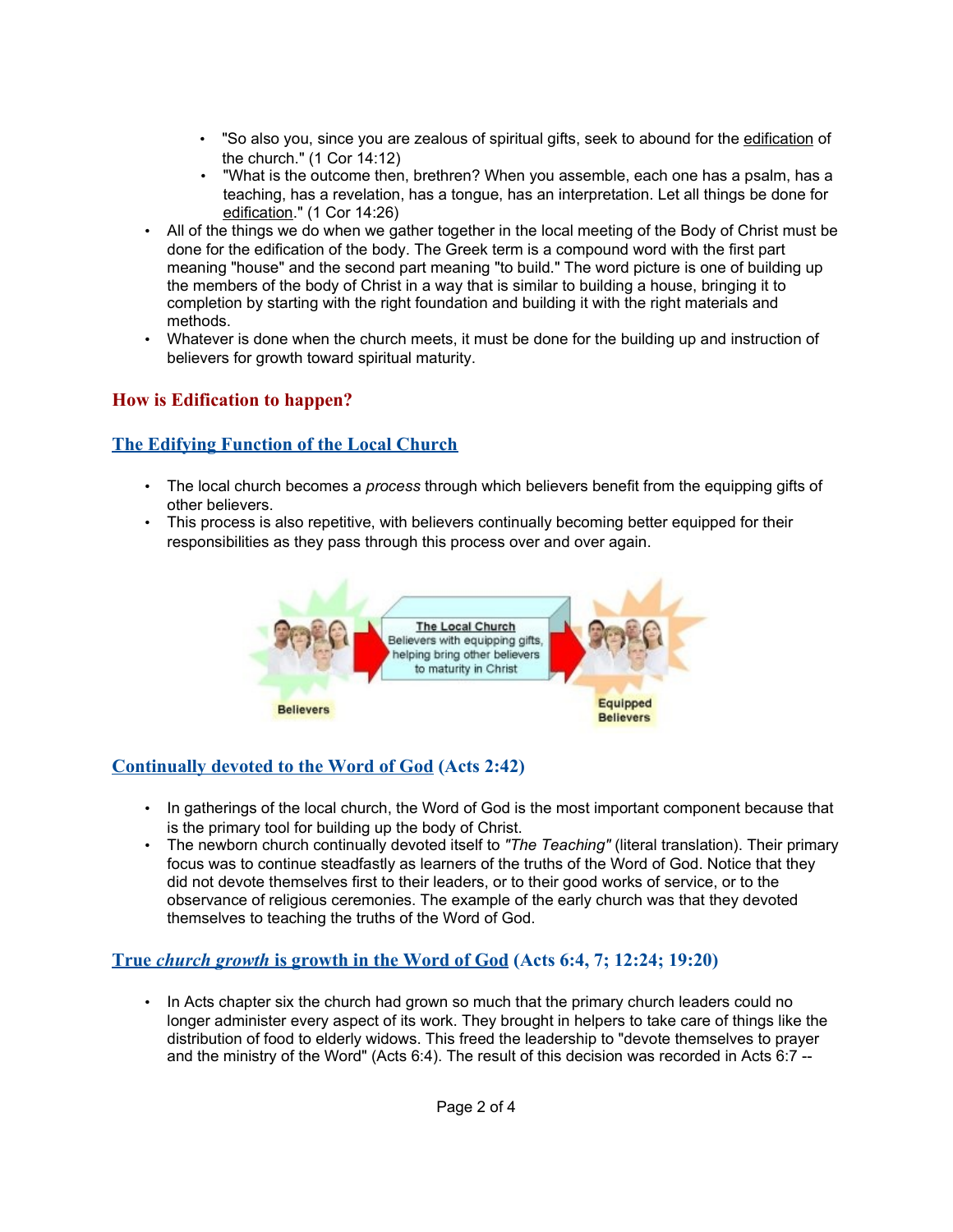"The word of God kept on spreading; and the number of the disciples continued to increase greatly in Jerusalem, and a great many of the priests were becoming obedient to the faith." This passage does not merely say that believers kept on multiplying, but the focus of this passage is on the fact that the Word of God kept on increasing.

- True church growth cannot be separated from growth in the Word of God. The teaching of the Word of God must expand in order for church growth to happen. Growth in the teaching of the Scriptures is what causes the number of disciples to increase. The church should devote itself to the ministry of the Word and leave the numbers to God.
- After the miraculous death of the wicked King Herod, Acts 12:24 says, "But the word of the Lord continued to grow and to be multiplied." Here it doesn't even say that the number of people increased. It is the increase in the teaching of the Word of God that is the *speedometer* for measuring the positive forward movement of the church.



• In Acts 19:20, after Paul's encounter with the sorcerer, we read, "So the word of the Lord was growing mightily and prevailing." Again, this passage does not say that great numbers of people became believers. The focus is on growth in the Word of the Lord rather than on growth in the typical metrics used by the *church growth* movement today.

## **The Example of the Apostle Paul (Acts 20:7,27,31-32)**

- Recorded here is the apostle Paul's example of his typical practice when he met with the local gatherings of believers: "On the first day of the week, when we were gathered together to break bread, Paul began talking to them, intending to leave the next day, and he prolonged his message until midnight." (Acts 20:7)
- Later when Paul met with the leaders of the churches in Ephesus he declared, "For I did not shrink from declaring to you the whole purpose of God....Therefore, be on the alert, remembering that night and day for a period of three years I did not cease to admonish each one with tears. And now I commend you to God and to the Word of His grace, which is able to build you up and to give you the inheritance among all those who are sanctified." (Acts 20:27, 31-32)
- Paul commended them to God and to the Word of God, not to their leaders or to their works of service or to their ceremonial rituals. Paul simply proclaimed the truths of God's Word to anvone who would listen.

# **The Instructions Given by the Apostle Paul (1 Tim 4:13; 2 Tim 2:2; 4:1-2; Titus 1:9)**

- "Until I come, give attention to the public reading of Scripture, to exhortation and teaching." (1 Tim 4:13) Paul instructed church leaders to read Scripture aloud and to teach the truths of the Word of God.
- "The things which you have heard from me in the presence of many witnesses, entrust these to faithful men who will be able to teach others also." (2 Tim 2:2) The teaching of the truths of God's Word must be the central focus of church leaders, and they must pass on *The Teaching* to faithful men who can teach others also.
- "I solemnly charge you in the presence of God and of Christ Jesus, who is to judge the living and the dead, and by His appearing and His kingdom: ... preach the word; be ready in season and out of season; reprove, rebuke, exhort, with great patience and instruction." (2 Tim 4:1-2) Notice that Paul did not tell him to conduct marketing campaigns or inspirational seminars, nor did he tell him